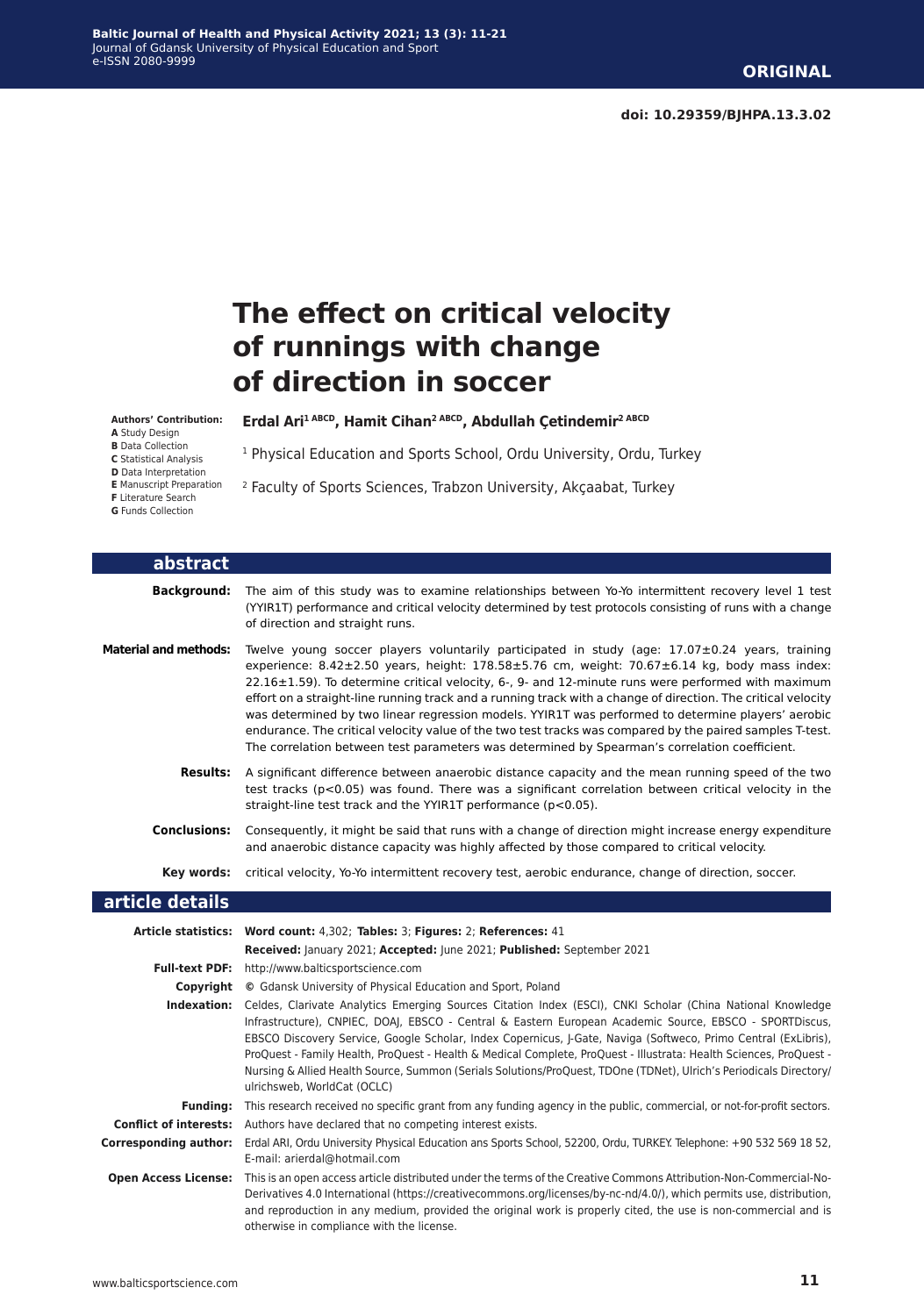# **introduction**

The endurance capacity is an important physical fitness parameter in soccer. A soccer game lasts 90 minutes. The game includes many physical activities, such as jogging, standing, backward running, walking, low intensity running. These activities mainly depend on aerobic players' endurance capacity. However, there are also anaerobic activities in soccer game, such as high intensity running, jumps, tackling, sprints, dribbling, accelerating and turns. These anaerobic activities cause lactate accumulation in soccer players. The phosphorylation of glycogen (glycogenolysis) increases during anaerobic activities. The lactate can be eliminated from blood with low intensity (aerobic) exercises. The low intensity activities are performed to eliminate lactate from the active muscle groups [1]. Therefore, high aerobic capacity contributes to players' performance. It was determined that elite soccer players covered 11 kilometers' distance in a soccer match [2]. The maximum oxygen uptake  $(VO<sub>2</sub>max)$  is one of the factors determining the distance covered in a soccer match. Therefore, VO<sub>2</sub>max is a parameter used in order to increase and evaluate soccer players' physical fitness level [3].

The VO<sub>2</sub>max and aerobic endurance capacity can be determined with various measurement methods. There are some indicators of aerobic endurance. Critical velocity (CV) is an important indicator of aerobic endurance. CV is known as the highest running velocity without fatigue in prolonged exercises used dominantly by the aerobic system [4]. Firstly, Monod and Scherer [5] defined critical power concept in a cycle ergometer. Then, the critical power concept was adapted to running exercises by Ettema et al. [6]. In the critical power concept, the anaerobic work capacity is known as an amount of work performed by anaerobic energy stores above the critical power value [7]. There was a linearity between the total work (covered distance for critical velocity) and exercise time in the critical power concept [5]. In a linear relationship, the slope coefficient was critical power (critical velocity) and the y-intercept was anaerobic work capacity (anaerobic distance capacity for critical velocity) [8]. CV was determined by running tests on a track and a treadmill. The tests consist of two and more runs performed at different times. The critical power (or critical velocity) may be described as the highest rate of ATP synthesis with using oxygen without anaerobic energy reserves for energy production [9]. The aerobic endurance indicates the capacity of ATP production without lactate accumulation in the presence of oxygen. Therefore, VO<sub>2</sub>max is an important indicator of endurance capacity and resistance to fatigue. The oxygen uptake capacity is the most important factor determining critical power (or critical velocity) [10].

Soccer dominantly includes aerobic activities. However, high intensity anaerobic activities (turns, acceleration, jumps, intermittent activities, sprints) are alternately performed with aerobic activities (standing, walking and jogging) [11]. Also, actions with a change of direction are frequently performed in soccer game. The high aerobic endurance increases tolerance to fatigue and decreases the time of recovery. Intermittent anaerobic activity performance may be developed by increasing lactate tolerance depending on aerobic endurance. Thus, soccer players may frequently perform intermittent high intensity activities during game. The aerobic endurance of soccer players must be measured and evaluated with performance tests to reach optimal performance. CV is a useful and easy measurement tool of aerobic performance in soccer. Expensive test equipment is not needed for CV tests. Aerobic performance may be easily determined with running tests. CV is recommended for measurement of aerobic endurance performance in soccer players [12]. Lord et al. [13] found a relationship between the maximal mean speed values at soccer matches and CV. Similarly, it was indicated that CV was a non-invasive indicator of endurance performance in soccer players [14]. The endurance training sessions of soccer players may be planned and monitored by coaches with CV. CV has practical and simple test protocols. Therefore, the CV is a practical parameter for measuring aerobic endurance performance in soccer. In this context, the aim of the present study was to examine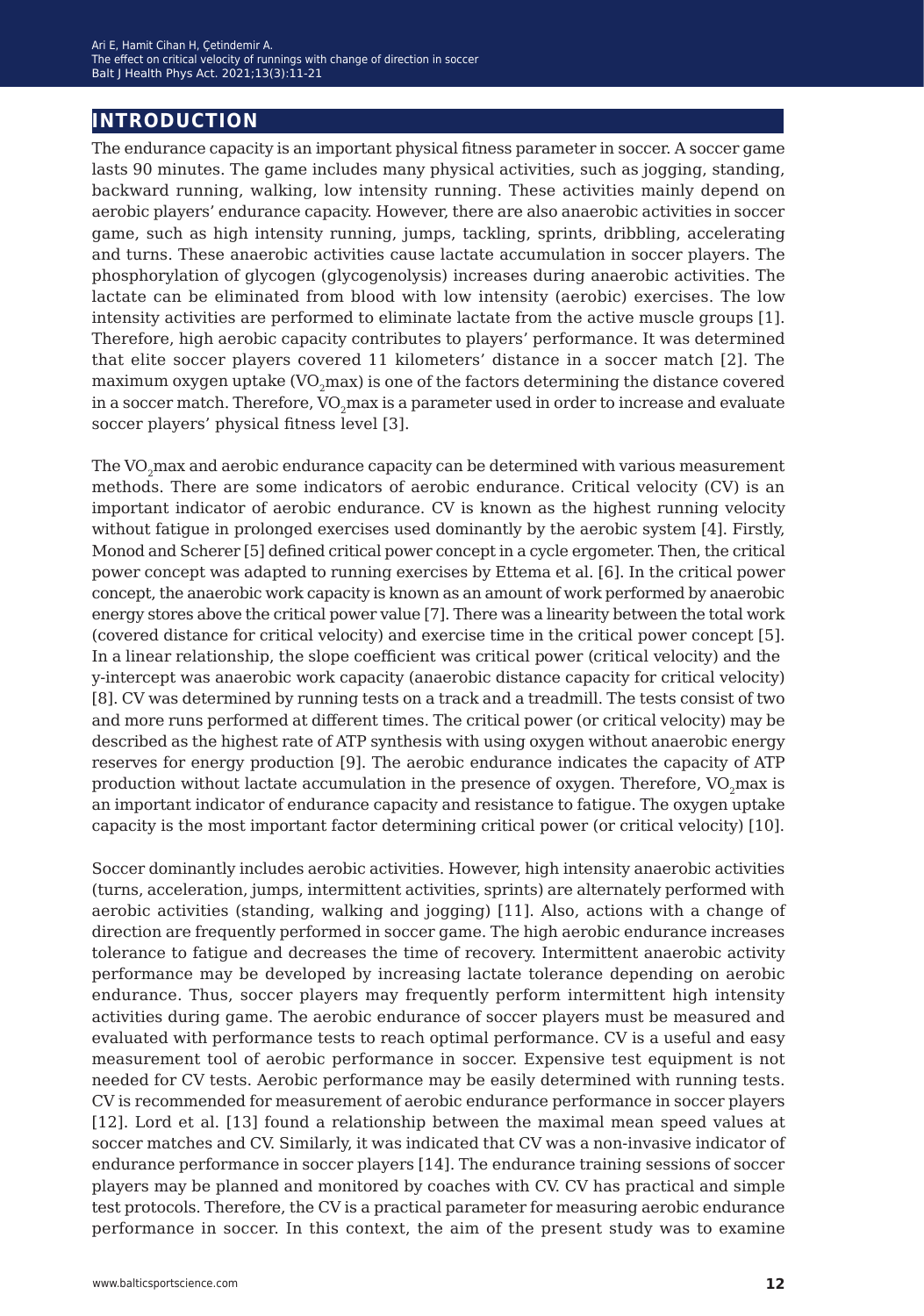relationships between Yo-Yo intermittent recovery level 1 test (YYIR1T) performance and a CV parameter determined by test protocols consisting of runs with a change of direction and straight runs.

# **material and methods**

#### **Participants**

Twelve amateur young soccer players voluntarily participated in the study (Age:  $17.07\pm0.24$ ) years, training experience:  $8.42\pm2.50$  years, height:  $178.58\pm5.76$  cm, weight:  $70.67\pm6.14$ kg, body mass index:  $22.16 \pm 1.59$ ). The subjects consisted of players playing soccer in the U-17 category of the team in Turkey Super League, and many of them were players of youth national teams. All players were informed about the study protocol. Informed voluntary consent form was filled in by all players. The study was performed in line with principles of the Helsinki Declaration.

#### **Data Collection**

*Straight-Line Running Tests (SLRT) and Running Tests With a Change of Direction (RTCD)* Both SLRT and RTCD consisted of three different running tests (6-, 9-, and 12-minute running tests). All tests were performed at the same time of day with 48 hours rest interval. The 6-, 9 and 12-minute runs were performed with maximal effort in both straight-line track and track with a change of direction on a synthetic grass soccer pitch (Figure 1). The running tracks were marked by cones using a portable steel meter. During three days before tests, vigorous exercise was not performed. The players performed warm-up and stretching exercises before all running tests. The players tried to cover the maximum distance in 6-, 9- and 12-minute running tests. Each test duration was measured with a hand chronometer (Casio HS-70W-1DF, Tokyo, Japan). The covered distance values during tests were determined in meter unit. The heart rate (HR) value during the tests was automatically recorded by heart rate monitors (V800, Polar Electro OY, Kempele, Finland). The covered distance and test duration were manually recorded to determine the CV and anaerobic distance capacity (ADC) parameters. The mean running speed of three tests (MRST) and the mean of the maximum heart rates in tests (MMHRT) were also determined as test parameters.



Fig. 1. The Tracks of Straight-Line Running Tests (SLRT) and Running Tests with a Change of Direction (RTCD)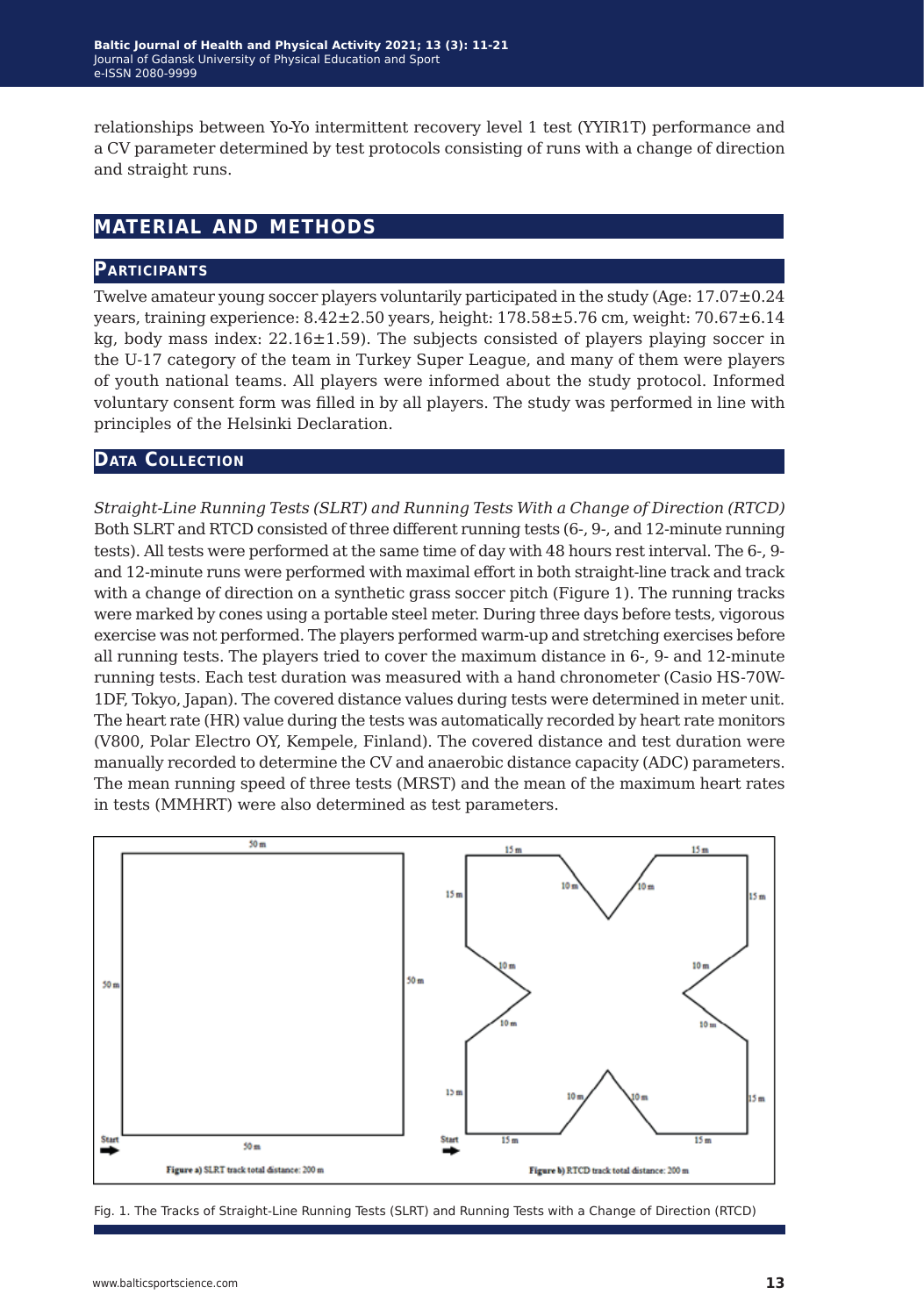#### *Yo-Yo Intermittent Recovery Level 1 Test (YYIR1T)*

The YYIR1T was used to determine aerobic endurance of soccer players. The YYIR1T was performed on a synthetic grass soccer pitch after one week from running tests. The YYIR1T was performed at same time of day as SLRT and RTCD. During three days before test, vigorous exercise was not performed. The YYIR1T consists of a 20-m running track and 5-m active recovery area [15] (Figure 2). The running speed of YYIR1T is periodically increased by audio signals. The audio signal of YYIR1T was emitted by a portable CD player (Philips Az1030, Eindhoven, Holland). 2x20 m (40 m) running and 2x5 m (10 m) active recovery running (jogging) were performed in the tests. Active recovery running (2x5 m) was performed in a 10-m area during 10 seconds after 2x20 m runs. The audio signals indicate running speeds of test. The athletes adjust their running speeds, and the audio signal is tried to be caught in 20 m cones. The test protocol was explained to all players. After warm-up and stretching, all players performed the test. The YYIR1T began at 10 km/h running speed. After the start of the test, 4x40 m distance at 10-13 km/h running speed interval and 7x40 m distance at 13.5-14 km/h running speed interval were covered. Then, the running speed of the test increased by 0.5 km/h after every 8x40 m running bout. The test ended when the audio signal was not caught in 20 m cones or athletes left the test voluntarily. The final running speed of the test was defined as the maximum aerobic speed (MAS). The covered distance and MAS in YYIR1T were manually recorded in a test form. The HR value of the test was automatically recorded by heart rate monitors (V800, Polar Electro OY, Kempele, Finland). The VO2max value of players was indirectly calculated according to a formula of Bangsbo et al. [16]:





#### *Determination of Critical Velocity Parameters*

Two linear mathematical models were used to determine CV parameters. The 6-, 9- and 12-minute running parameters of each soccer player were used in determination of CV parameters [17]. The CV and ADC parameters were determined by mathematical models using the covered distance, running duration and running speed values of 6,- 9- and 12-minute runs in both SLRT and RTCD. The CV and ADC parameters of SLRT and RTCD were calculated separately with mathematical models. These mathematical models consists of linear regression models. The first mathematical model was the linear total distance (Lin-TD). The Lin-TD model consists of linear regression analysis between the covered distance (D) and the running duration (t) in 6-, 9- and 12-minute running tests [5, 18-24]:

$$
D = ADC + CV x t
$$

The regression slope of the Lin-TD model was the CV parameter. The y-intercept of the regression line in the model was the ADC parameter.

The linear velocity model (Lin-V) was used as the second linear regression model to determine CV and ADC parameters. The CV and ADC parameters were derived by linear regression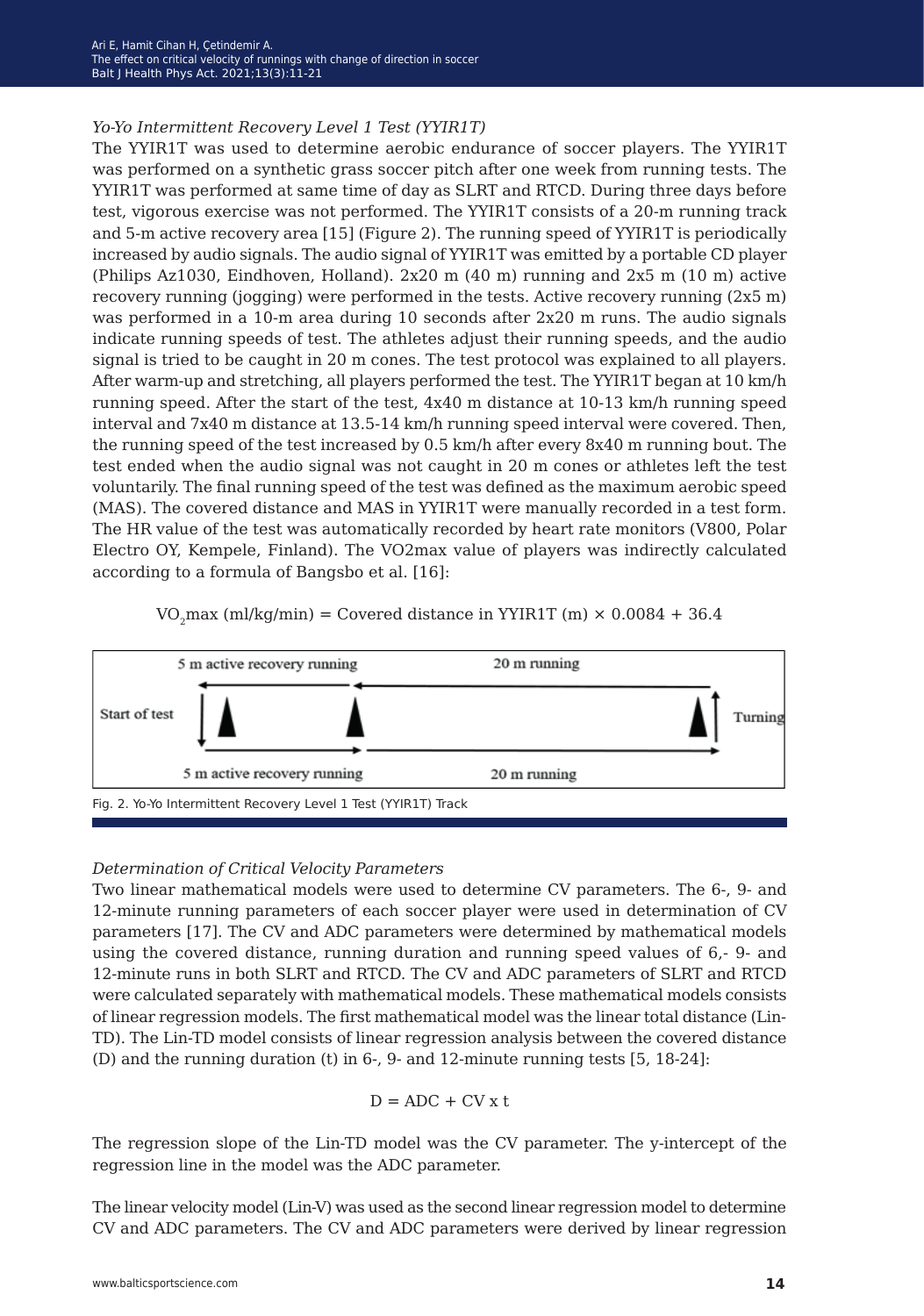analysis between running velocity (V) and the inverse of running durations (1/t) values of 6-, 9- and 12-minute running tests in the Lin-V model [7, 19, 21-22, 24-29]:

$$
V = ADC x (1/t) + CV
$$

The CV parameter was derived from y-intercept of the regression line in the Lin-V model. The ADC parameter was obtained from the slope of the regression line in the model.

#### **Data Analysis**

The study data was presented as descriptive statistics ( $\bar{\text{X}}\text{\pm}\text{SD}$ ). The CV and ADC parameters of each player were determined using Lin-TD and Lin-V linear regression models. The linear regression models were computed in Microsoft Excel program (Version 2016, Microsoft Corp., Redmond, USA). The data distribution was examined by Shapiro-Wilk test. The SLRT and RTCD parameters were compared by a paired sample T-test. The relationship between YYIR1T parameters and SLRT and RTCD parameters was determined by Spearman correlation analysis. The study data was analyzed in the SPSS package program (IBM SPSS 22.0. Armonk, NY: IBM Corp.). The significance level in statistical analysis was set at p<0.05.

### **results**

The results of SLRT, RTCD and YYIR1T were presented in Table 1. It was determined that the CV value of RTCD was higher than SLRT. However, it was determined that the ADC and MRST values of SLRT were higher than RTCD.

| Test              | <b>Test Parameters</b>          | Mean±Std. Dev.       | Min.-Max.       |  |
|-------------------|---------------------------------|----------------------|-----------------|--|
|                   | MMHRT (beat/min)                | $192.06 \pm 8.53$    | 179.33-208.33   |  |
|                   | MRST (km/h)                     | $13.79 \pm 1.04$     | 12.10-15.81     |  |
|                   | Lin-TD CV (km/h)                | $10.77 \pm 0.84$     | 9.61-11.99      |  |
| $SLRT$ (n=12)     | Lin-TD ADC(km)                  | $0.42 \pm 0.10$      | $0.28 - 0.60$   |  |
|                   | Lin-V CV (km/h)                 | $10.73 \pm 1.17$     | $9.14 - 12.53$  |  |
|                   | Lin-V ADC (km)                  | $0.43 \pm 0.09$      | $0.26 - 0.56$   |  |
|                   | MMHRT (beat/min)                | $193.83 \pm 8.29$    | 179.33-208.00   |  |
|                   | MRST (km/h)                     | $12.91 \pm 0.71$     | 12.00-14.14     |  |
| $RTCD$ ( $n=12$ ) | Lin-TD CV (km/h)                | $10.92 \pm 1.08$     | 9.00-12.64      |  |
|                   | Lin-TD ADC(km)                  | $0.28 \pm 0.12$      | $0.17 - 0.50$   |  |
|                   | Lin-V $CV$ ( $km/h$ )           | $11.04 \pm 1.19$     | 8.68-12.92      |  |
|                   | Lin-V ADC (km)                  | $0.26 \pm 0.13$      | $0.14 - 0.51$   |  |
|                   | VO <sub>2</sub> max (ml/kg/min) | $49.78 \pm 3.05$     | 45.14-56.56     |  |
|                   | MAS (km/h)                      | $15.88 \pm 0.53$     | 15.00-17.00     |  |
| $YYIR1T(n=12)$    | Distance (m)                    | $1593.33 \pm 363.75$ | 1040.00-2400.00 |  |
|                   | HR (beat/min)                   | $194.92 \pm 12.09$   | 176.00-220.00   |  |

Table 1. The Descriptive Statistics of Test Parameters in Young Soccer Players

SLRT: Straight-line running tests, RTCD: Running tests with a change of direction, YYIR1T: Yo-Yo intermittent recovery level 1 test, MMHRT: Mean of the maximum heart rates in three tests, MRST: Mean running speed of three tests, Lin-TD CV: Critical velocity in the linear total distance model, Lin-TD ADC: Anaerobic distance capacity in the linear total distance model, Lin-V CV: Critical velocity in the linear velocity model, Lin-V ADC: Anaerobic distance capacity in the linear velocity model, VO<sub>2</sub>max: Maximum oxygen uptake, MAS: Maximum aerobic speed, HR: Heart rate after the test.

The comparison of SLRT and RTCD values was presented in Table 2. A significant difference was found between SLRT and RTCD in terms of MRST and ADC values ( $p<0.05$ ). There was no significant difference between SLRT and RTCD with regard to MMHRT and CV values.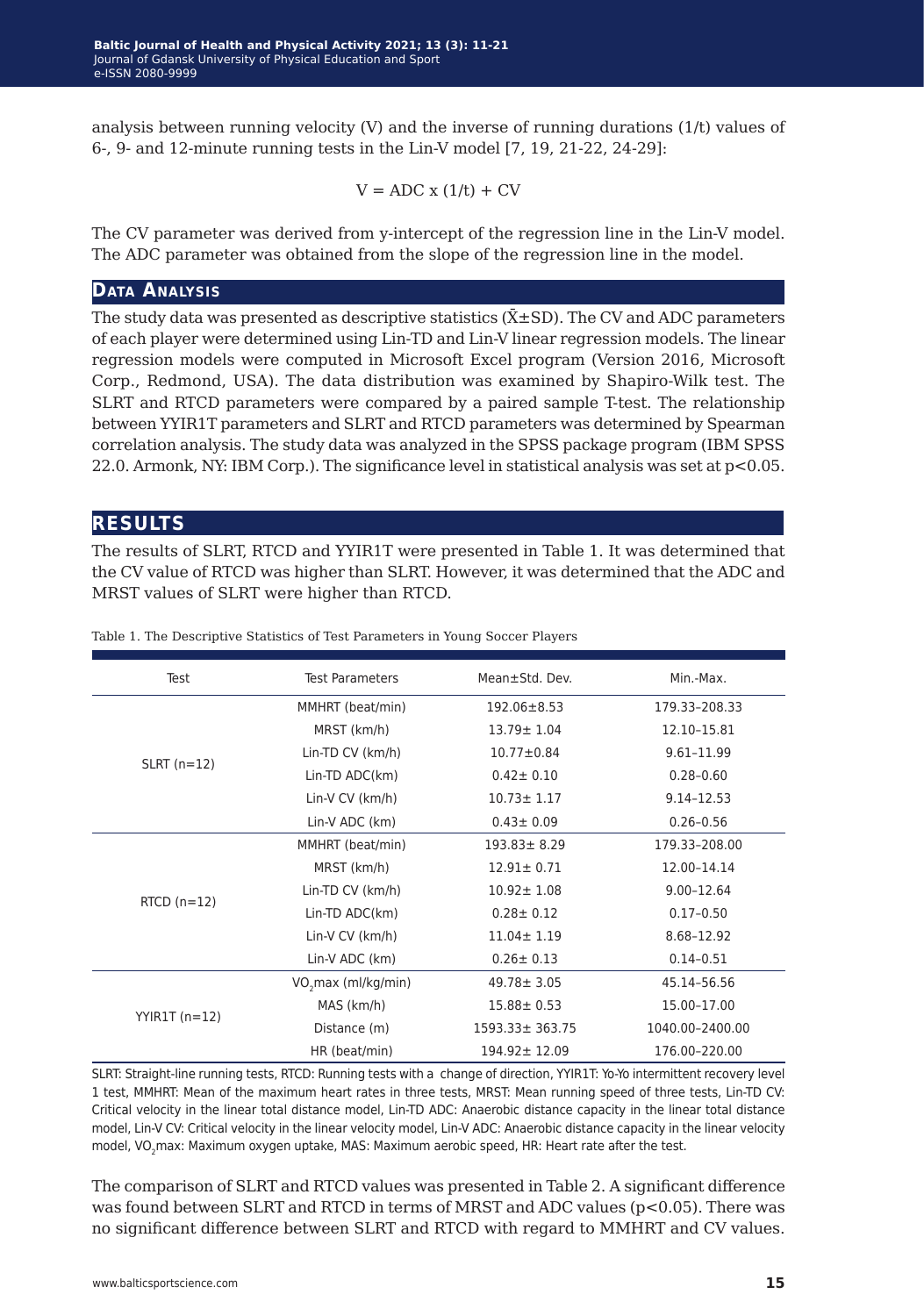Table 2. The analysis results of the difference between straight-line running tests (SLRT) and running tests with change of direction (RTCD) in young soccer players (n=12)

| Parameter        | Test        | Mean±Std. Dev.    | t        | р        |  |
|------------------|-------------|-------------------|----------|----------|--|
|                  | <b>SLRT</b> | $192.06 \pm 8.53$ | $-1.749$ | 0.108    |  |
| MMHRT (beat/min) | <b>RTCD</b> | $193.83 \pm 8.29$ |          |          |  |
|                  | <b>SLRT</b> | $13.79 \pm 1.04$  | 5.987    |          |  |
| MRST (km/h)      | <b>RTCD</b> | $12.91 \pm 0.71$  |          | $0.001*$ |  |
|                  | <b>SLRT</b> | $10.77 \pm 0.84$  |          |          |  |
| Lin-TD CV (km/h) | <b>RTCD</b> | $10.92 \pm 1.08$  | $-0.547$ | 0.596    |  |
|                  | <b>SLRT</b> | $0.42 \pm 0.10$   | 3.404    |          |  |
| Lin-TD ADC(km)   | <b>RTCD</b> | $0.28 \pm 0.12$   |          | $0.006*$ |  |
|                  | <b>SLRT</b> | $10.73 \pm 1.17$  |          |          |  |
| Lin-V CV (km/h)  | <b>RTCD</b> | $11.04 \pm 1.19$  | $-0.750$ | 0.469    |  |
|                  | <b>SLRT</b> | $0.43 \pm 0.09$   | 3.207    |          |  |
| Lin-V ADC (km)   | <b>RTCD</b> | $0.26 \pm 0.13$   |          | $0.008*$ |  |

 \*p<0.05 SLRT: Straight-line running tests, RTCD: Running tests with a change of direction, MMHRT: Mean of the maximum heart rates in three tests, MRST: Mean running speed of three tests, Lin-TD CV: Critical velocity in the linear total distance model, Lin-TD ADC: Anaerobic distance capacity in the linear total distance model, Lin-V CV: Critical velocity in the linear velocity model, Lin-V ADC: Anaerobic distance capacity in the linear velocity model.

The correlation between SLRT and RTCD with YYIR1T was presented in Table 3. The MMHRT value of SLRT significantly correlated with the HR value of YYIR1T ( $p$ <0.05). The VO<sub>2</sub>max and distance values of YYIR1T had a significant and high correlation with MRST value of SLRT ( $p<0.05$ ). Also, only the ADC parameter of the Lin-TD model and the CV parameter of the Lin-V model in SLRT moderately correlated with the VO<sub>2</sub>max and distance values of YYIR1T (p<0.05). There was a significant and high correlation between MMHRT in RTCD and HR in YYIR1T ( $p<0.05$ ). However, it was determined that the VO<sub>2</sub>max and distance values of YYIR1T had a significant and high correlation with the MRST value of RTCD (p<0.05). There was no significant correlation between the parameters (CV and ADC) of Lin-TD and Lin-V models in RTCD with the YYIR1T parameters (p>0.05).

Table 3. Correlation analysis results between SLRT and RTCD parameters and YYIR1T parameters in young soccer players (n=12)

|             |              |             |                                   | <b>YYIR1T</b>        |                        |                         |
|-------------|--------------|-------------|-----------------------------------|----------------------|------------------------|-------------------------|
| Test        | Parameter    | Correlation | VO <sub>2</sub> max<br>(mI/kg/dk) | <b>MAS</b><br>(km/h) | <b>Distance</b><br>(m) | <b>HR</b><br>(beat/min) |
| <b>SLRT</b> | <b>MMHRT</b> | r           | 0.061                             | $-0.325$             | 0.062                  | 0.748                   |
|             | (beat/min)   | p           | 0.850                             | 0.303                | 0.849                  | $0.005*$                |
|             | <b>MRST</b>  | r           | 0.889                             | 0.479                | 0.889                  | $-0.011$                |
|             | (km/h)       | p           | $0.001*$                          | 0.115                | $0.001*$               | 0.973                   |
|             | Lin-TD CV    | r           | 0.510                             | 0.167                | 0.510                  | $-0.146$                |
|             | (km/h)       | p           | 0.090                             | 0.604                | 0.090                  | 0.652                   |
|             | Lin-TD       | r           | 0.686                             | 0.495                | 0.687                  | 0.139                   |
|             | ADC(km)      | p           | $0.014*$                          | 0.102                | $0.014*$               | 0.667                   |
|             | Lin-V CV     | r           | 0.589                             | 0.276                | 0.590                  | $-0.149$                |
|             | (km/h)       | p           | $0.044*$                          | 0.386                | $0.044*$               | 0.644                   |
|             | Lin-V ADC    | r           | 0.338                             | 0.244                | 0.338                  | 0.233                   |
|             | (km)         | p           | 0.283                             | 0.444                | 0.283                  | 0.466                   |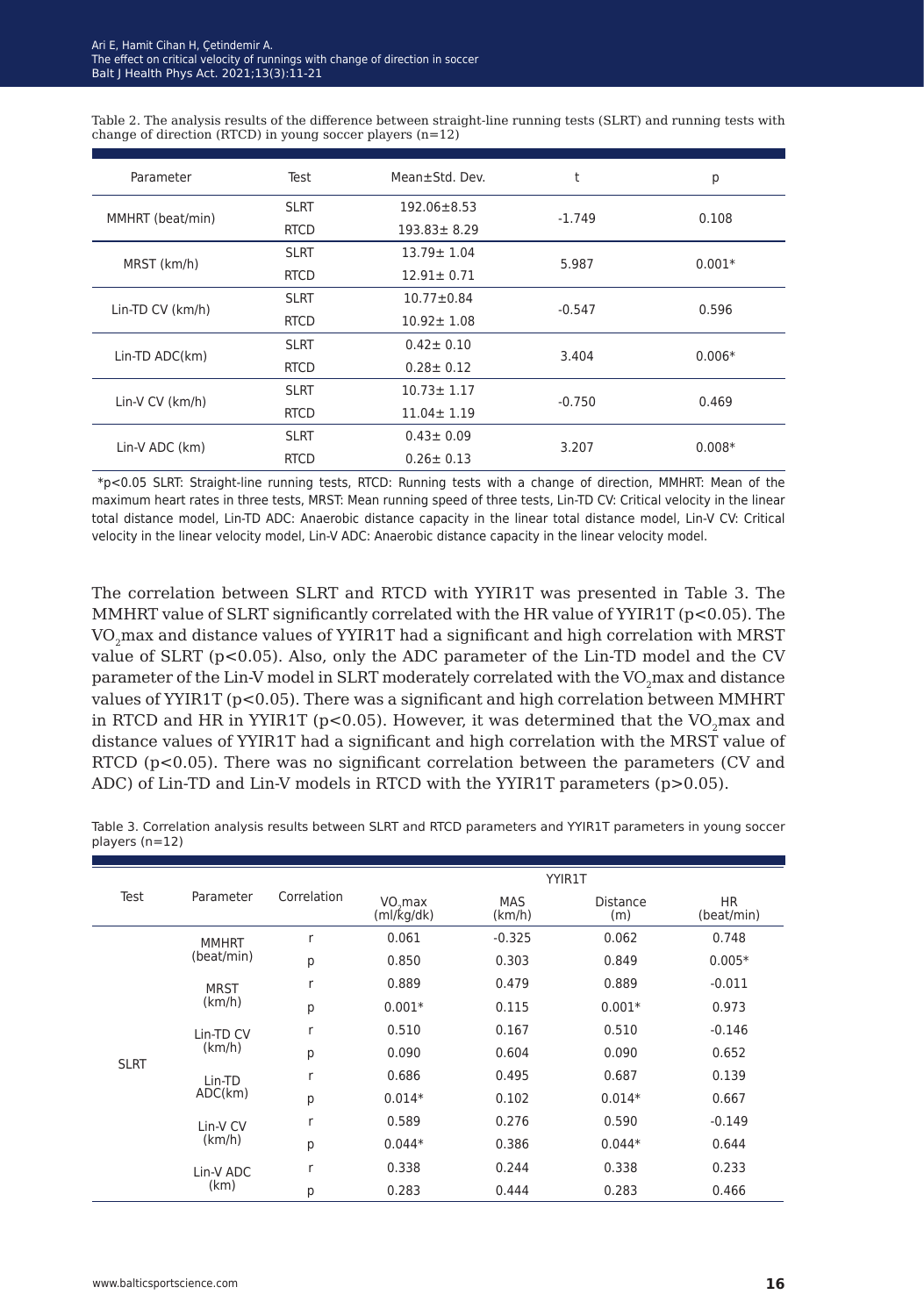|             | Parameter         | <b>YYIR1T</b> |                                   |                      |                 |                         |
|-------------|-------------------|---------------|-----------------------------------|----------------------|-----------------|-------------------------|
| Test        |                   | Correlation   | VO <sub>2</sub> max<br>(mI/kg/dk) | <b>MAS</b><br>(km/h) | Distance<br>(m) | <b>HR</b><br>(beat/min) |
| <b>RTCD</b> | <b>MMHRT</b>      | r             | $-0.061$                          | $-0.445$             | $-0.061$        | 0.873                   |
|             | (beat/min)        | p             | 0.850                             | 0.147                | 0.850           | $0.001*$                |
|             | <b>MRST</b>       | r             | 0.735                             | 0.333                | 0.735           | 0.092                   |
|             | (km/h)            | p             | $0.006*$                          | 0.290                | $0.006*$        | 0.776                   |
|             | Lin-TD CV         | r             | 0.545                             | 0.123                | 0.546           | $-0.097$                |
|             | (km/h)            | p             | 0.067                             | 0.703                | 0.067           | 0.765                   |
|             | Lin-TD            | r             | $-0.139$                          | 0.046                | $-0.139$        | 0.284                   |
|             | ADC(km)           | p             | 0.667                             | 0.888                | 0.666           | 0.371                   |
|             | Lin-V CV          | r             | 0.424                             | $-0.033$             | 0.424           | 0.115                   |
|             | (km/h)            | p             | 0.169                             | 0.918                | 0.169           | 0.722                   |
|             | Lin-V ADC<br>(km) | r             | $-0.028$                          | 0.233                | $-0.028$        | $-0.015$                |
|             |                   | p             | 0.931                             | 0.466                | 0.930           | 0.964                   |

\*p<0.05, SLRT: Straight-line running tests, RTCD: Running tests with a change of direction, YYIR1T: Yo-Yo intermittent recovery level 1 test, MMHRT: Mean of the maximum heart rates in three tests, MRST: Mean running speed of three tests, Lin-TD CV: Critical velocity in the linear total distance model, Lin-TD ADC: Anaerobic distance capacity in the linear total distance model, Lin-V CV: Critical velocity in the linear velocity model, Lin-V ADC: Anaerobic distance capacity in the linear velocity model, VO<sub>2</sub>max: Maximum oxygen uptake, MAS: Maximum aerobic speed, HR: Heart rate after test

#### **discussion**

The aim of the current study was to determine relationships between YYIR1T performance and the CV parameter determined by test protocols consisting of runs with a change of direction and straight runs. It was determined that MMHRT and MRST values in both SLRT and RTCD positively and significantly correlated with related parameters of YYIR1T (Table 3). In terms of the CV parameter, the Lin-V CV value moderately and significantly correlated with VO<sub>2</sub>max and distance values of YYIR1T (Table 3). Also, it was found that MRST value of SLRT was higher than RTCD (Table 2). The change of direction requires deceleration and acceleration movements. Therefore, the energy demand is high in a change of direction. Similarly, the ADC value of both models was high in SLRT. This result indicated high energy demand of anaerobic activity with a change of direction. Messias et al. [30] found no significant correlation between lactate minimum speed and CV values in futsal players. The lactate value is an indicator of anaerobic endurance. In our study, the CV values had no correlation with the MAS value of YYIR1T. It might be said that there was a similarity between findings of the two studies. Also, Fairman et al. [31] found that the CV values of Lin-TD and Lin-V models correlated with relative VO<sub>2</sub>max values of male soccer players. The CV value of the Lin-V model in SLRT had a moderate significant correlation with  $VO<sub>2</sub>$  max values (Table 3). In RTCD, there was no significant correlation between CV in both models and VO<sub>2</sub>max values. The runs with a change of direction might increase energy cost of running. However, the running velocity might decrease owing to turnings and motions with change of direction. These factors might affect the correlation between CV and VO<sub>2</sub>max in YYIR1T.

Karsten et al. [12] reported that a significant increase was determined in the CV parameter in addition to the covered distance in YYIR1T after the eight-week strength training period. The parallel increase in YYIR1T and CV indicated the improvement in aerobic endurance of soccer players. Both parameters are indicators of aerobic endurance. Therefore, the aerobic fitness level of players might be followed by CV parameter. A moderate correlation between the distance covered in YYIR1T and CV in the Lin-V model was found in our study. This finding was similar to results of the mentioned study. Similarly to findings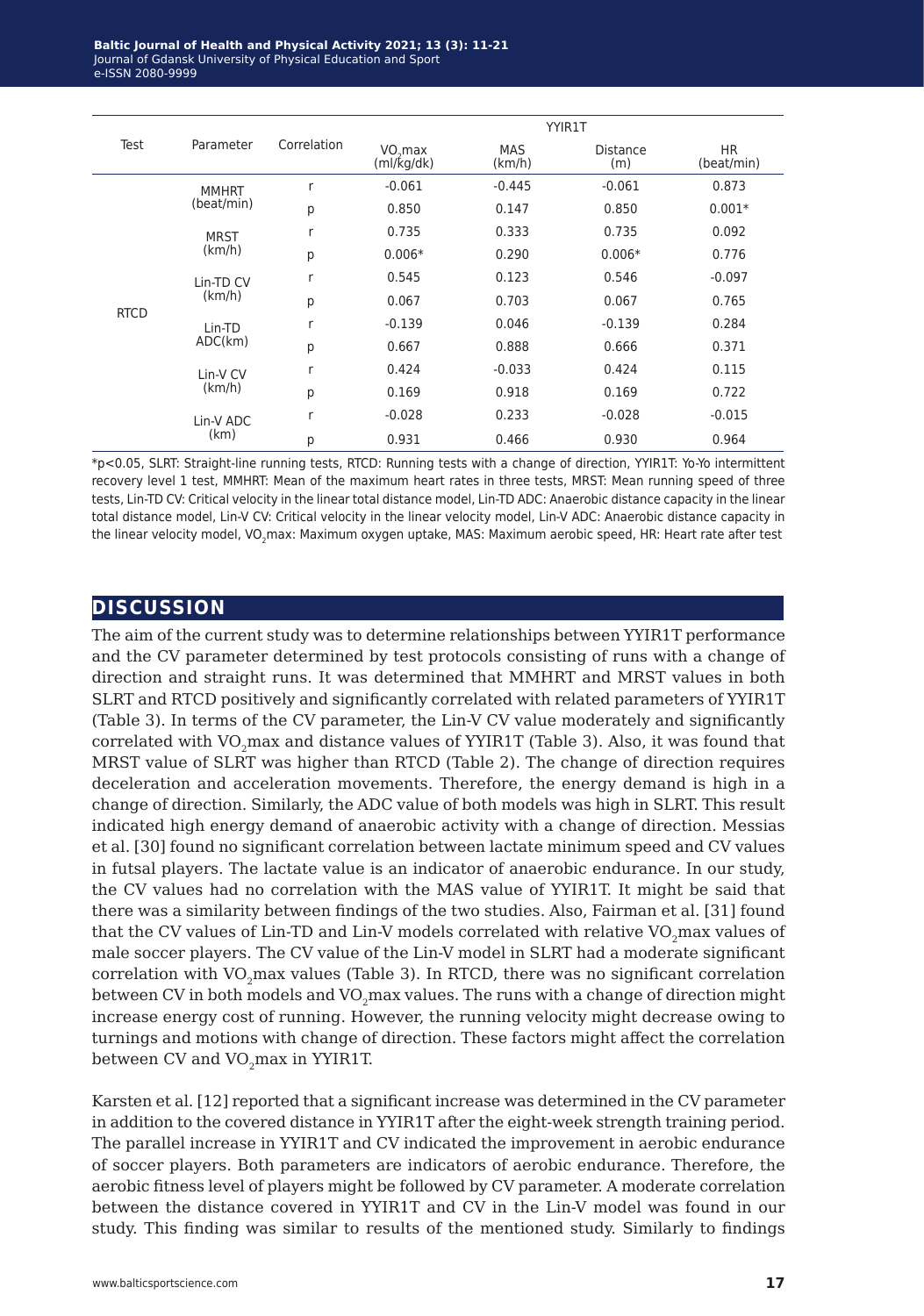of Karsten et al. [12], Clark et al. [32] reported that the high intensity interval training significantly increased the running velocity at VO<sub>2</sub>max and CV of female soccer players. The positive effect on aerobic endurance of high intensity interval training was indicated in the mentioned study. It might be indicated that the parallel increase in both parameters showed the relationship between CV and VO<sub>2</sub>max running velocity.

Florence and Weir [23] found a high correlation between marathon time and CV values. The marathon running is an aerobic activity and it dominantly uses the aerobic way of energy production. Similarly, Gamelin et al. [17] determined that one-hour running performance was related to the CV value. Also, Schnitzler et al. [33] found a high correlation between CV and the anaerobic threshold, maximal aerobic speed values. The relationship between YYIR1T performance and CV in the SLRT test is similar to the relationship in the mentioned studies. Aerobic endurance provides resistance to lactate accumulation in soccer matches. The high aerobic endurance capacity prevents high lactate accumulation in blood. Thus, the recovery capacity of players might be increased. The high recovery capacity allows performing intermittent high intensity activities without lactate accumulation in such sports as soccer. Thus, high intensity activities, such as sprint or runs with a change of direction might be performed more frequently in a match.

Guimarães and Da Silva [34] determined a positive correlation between CV and the anaerobic threshold running velocity. Also in the mentioned study, it was found a negative correlation between CV and duration of 3000 and 5000 m running. The anaerobic threshold is an indicator of aerobic endurance. The anaerobic threshold value is often used to determine athletes' aerobic endurance. Both CV and anaerobic threshold are important aerobic endurance parameters. Similarly, this relationship was sustained by a high negative correlation between CV and aerobic running durations in the mentioned study. The relationship between CV in SLRT and YYIR1T performance in the present study drew parallelism with findings of mentioned studies.

The critical power parameter was based on the power-exhaustion time relationship by Monod and Scherer [5]. The critical power tests were performed on a bike ergometer with different power values. The relationship between critical power and VO2max was indicated in many studies. Greco et al. [35] determined that the VO<sub>2</sub>max value was highly correlated to critical power in both endurance cyclists and untrained subjects. The MRST value in SLRT and RTCD had a positive correlation with the VO<sub>2</sub>max value in YYIR1T in the present study. The MRST was an indicator of loading intensity in running. The high mean running speed indicates the amount of anaerobic energy support in exercise. The high VO2max contributes this anaerobic energy support by developing recovery capacity. However, it was found that the VO2max value in YYIR1T had only correlation with CV value in SLRT. The SLRT had fewer runs with change of direction than RTCD and it was similar to YYIR1T. Running with a change of direction demands more energy, and fatigue may affect athletes more negatively during these runs. Therefore, it could be said that the CV-VO<sub>2</sub>max relationship could be affected by runs with change of direction.

The maximal lactate steady state is an important endurance parameter. The maximal lactate steady state was described as the highest exercise intensity that the blood lactate concentration had stability, and it related to endurance performance [36]. De Lucas et al. [37] reported that running velocity at maximal lactate steady state obtained by an intermittent test protocol was related to the CV value in endurance runners. It was found that the YYIR1T performance was related to CV value of the Lin-V model in SLRT. This finding drew parallelism to the results of the mentioned study. Also, Billat et al. [36] indicated that the mean running velocity during marathon was below the work load in the maximal lactate steady state. Similarly, Carter and Dekerle [38] found a positive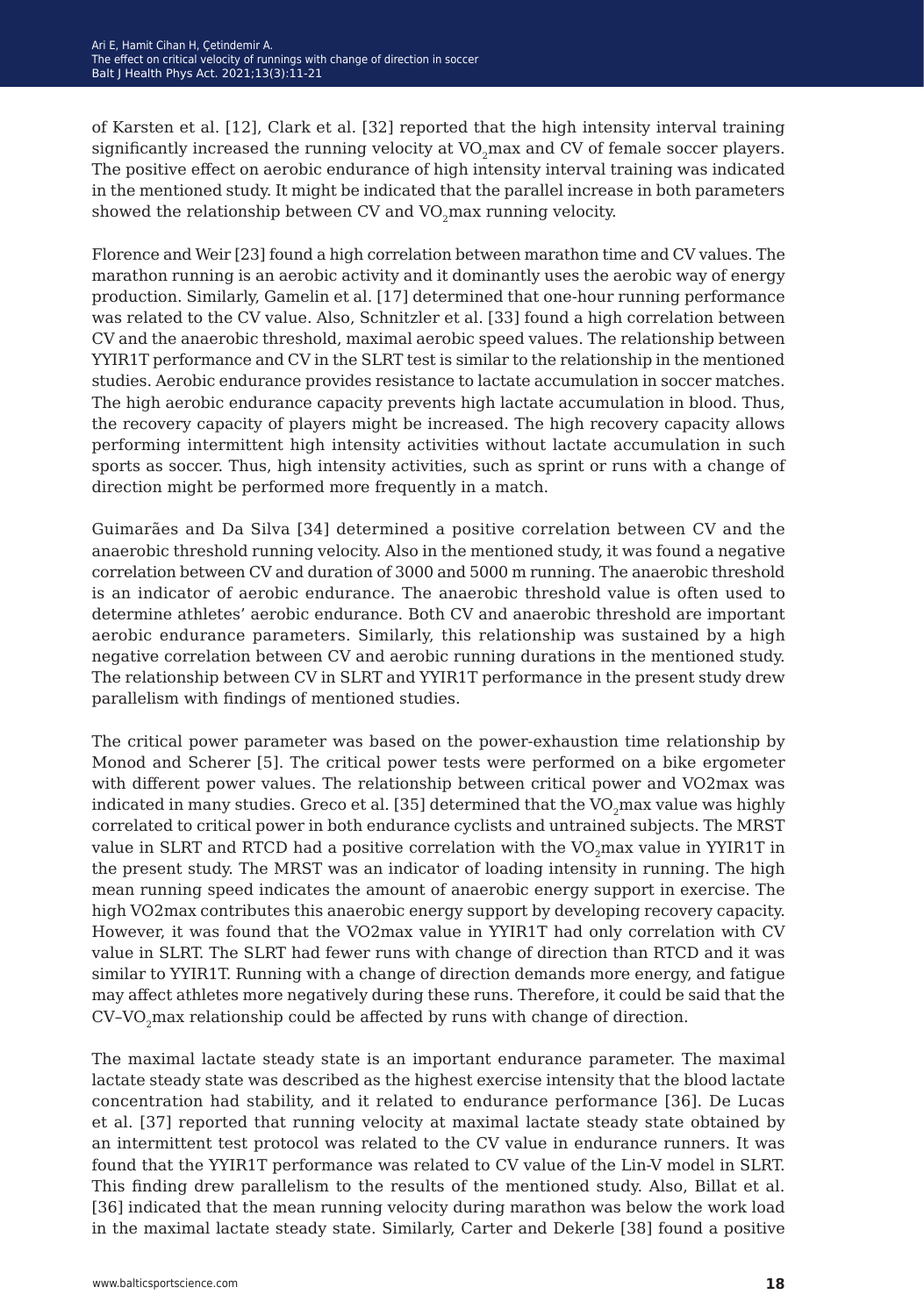correlation between the  $VO_2$ max value in a treadmill test and the CV value. In the light of these findings, it could be said that aerobic endurance performance could be evaluated by the CV parameter.

Dellal et al. [39] determined that physiological parameters in running with a change of direction were higher than straight line runs in soccer players. In the present study, the MRST value was lower in RTCD. The MRST indicated the exercise intensity during running. It was seen that the exercise intensity of SLRT was higher than RTCD. Players achieved a lower running speed in RTCD due to high physiological stress and this result was similar to findings in the mentioned study. It was indicated that activities with a change of direction could increase the dominance of anaerobic energy metabolism in exercise [39]. The physiological responses of exercise may be manipulated by activities with a change of directions. Particularly, the intermittent high intensity activities may be combined by runs with change of direction in soccer. However, this study was conducted on twelve elite young soccer players. Players' injuries were a limitation in this study. Therefore, injured players were not included in the research group. However, similar studies may be performed on professional players from different soccer leagues in next studies.

Kendall et al.  $[40]$  found a high positive correlation between the CV and VO<sub>2</sub>max value in collegiate rowers. Rowing is an endurance sport, and the high aerobic endurance level (high VO<sub>2</sub>max) is necessary for maximum performance in competitions. The recovery capacity in many sports depends on athletes' aerobic endurance level. The recovery duration between high intensity runs was shorter in soccer players having high aerobic endurance. The YYIR1T involves intermittent runs with turns and it reflects a running profile in soccer. Most of the recovery period between high intensity runs (runs at 16–19 km/h speed interval and above 19 km/h speed) consisted of 2–9 seconds (39.31%) and 10- 30 seconds (27.70%) in elite level soccer matches [41]. The YYIR1T performance (VO<sub>2</sub>max and covered distance) had a moderate correlation with the CV value of the Lin-V model in SLRT in our study. There was no correlation between YYIR1T parameters and the CV value in RTCD. The SLRT protocol involved less runs with change of direction than RTCD protocol. Therefore, it might be more similar to YYIR1T, and the correlation between two tests might have arisen from this similarity. The activities with a change of direction need more effort and energy. There might be no correlation between YYIR1T and CV parameters of RTCD for these reasons.

## **conclusion**

In summary, it might be said that the YYIR1T correlated with the CV parameter of the Lin-V model in SLRT. There was no significant correlation between CV in the Lin-TD model and YYIR1T performance. The SLRT contained less movements with a change of direction than RTCD. These activities with a change of direction may affect the relationship between test parameters and YYIR1T performance. The soccer game has variable movement patterns. The various high intensity activities (sprints, acceleration, change of direction, jumping, tackling) are frequently performed in soccer matches. These activities affect soccer performance and match scores. The performance of soccer specific activities should be developed with appropriate exercises. The CV parameter as an aerobic endurance indicator may be used to increase endurance performance of soccer players. The optimal aerobic endurance is fundamental of high anaerobic endurance level. The high VO<sub>2</sub>max may delay oxygen debt during high intensity exercises. Therefore, the CV parameter obtained by the soccer specific test protocols, such as RTCD, may be used to monitor and develop aerobic endurance performance of soccer players. The CV obtained from different test protocols involving runs with a change of direction may be comparatively analyzed with performance of reference test protocols, such as YYIR1T. The CV test protocols containing runs with change of direction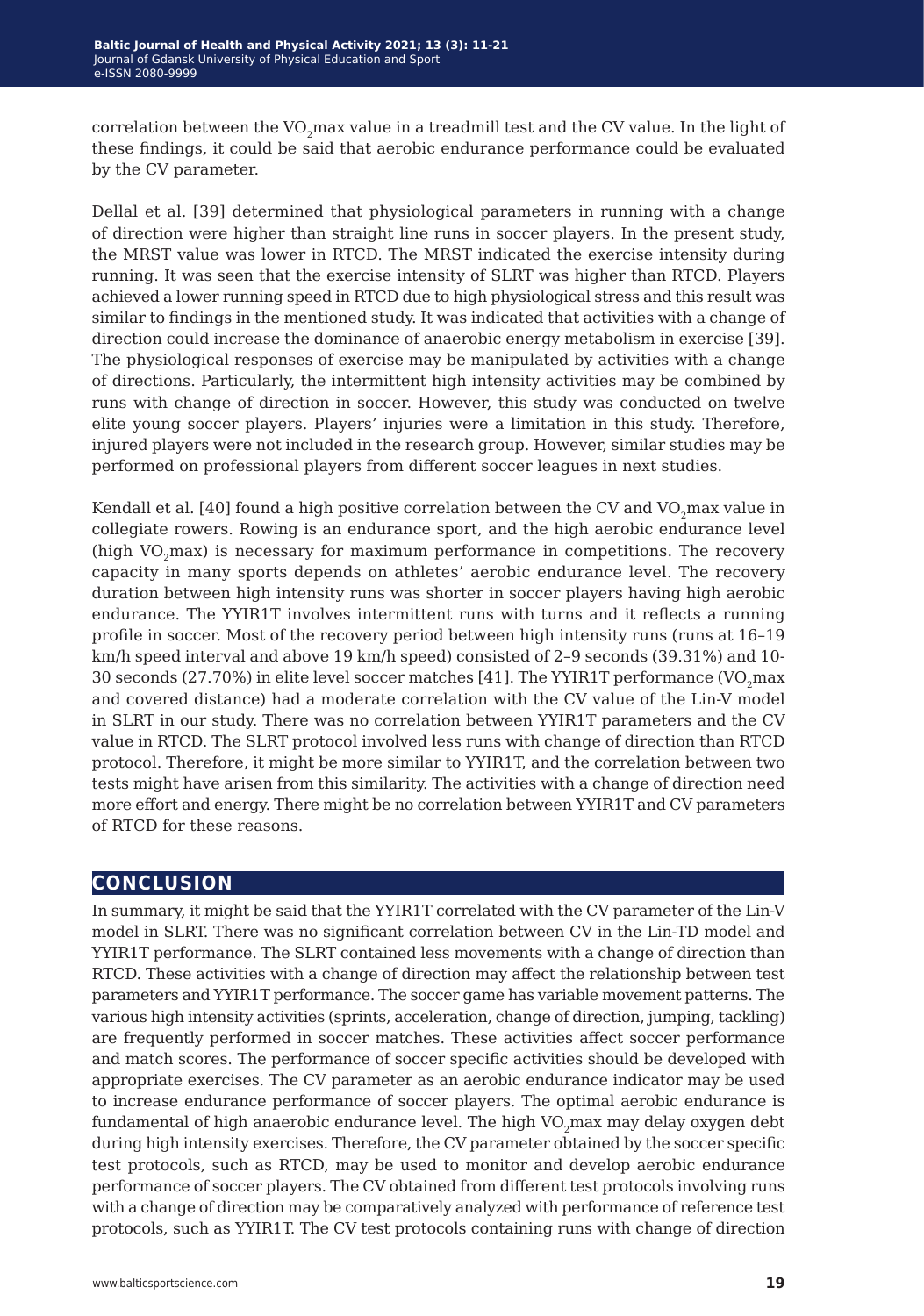may be used for monitoring aerobic endurance of soccer players. Consequently, it may be said that runs with a change of direction may increase energy expenditure, and this phenomenon may cause lower estimation of ADC parameter in test protocols including runs with change of direction in contrast to similar estimation of the CV parameter.

### **references**

- [1] Helgerud J, Engen LC, Wisloff U, Hoff J. Aerobic endurance training improves soccer performance. Med Sci Sport Exerc. 2001;33(11):1925-1931. [https://doi.org/10.1097/00005768-200111000-00019](https://doi.org/10.1097/00005768-200111000-00019 )
- [2] Bangsbo J. Energy demands in competitive soccer. J Sport Sci. 1994;12(sup1):5-12. [https://doi.org/10.1080/02640](https://doi.org/10.1080/02640414.1994.12059272) [414.1994.12059272](https://doi.org/10.1080/02640414.1994.12059272)
- [3] Da Silva CD, Bloomfield J, Marins JCB. A review of stature, body mass and maximal oxygen uptake profiles of U17, U20 and first division players in Brazilian soccer. J Sport Sci Med. 2008;7(3):309.
- [4] Dicks ND, Joe TV, Hackney KJ, Pettitt RW. Validity of critical velocity concept for weighted sprinting performance. Int J Exerc Sci. 2018;11(4):900.
- [5] Monod H, Scherrer J. The work capacity of a synergic muscular group. Ergonomics. 1965;8(3):329–338. h[ttps://doi.](ttps://doi.org/10.1080/00140136508930810 ) [org/10.1080/00140136508930810](ttps://doi.org/10.1080/00140136508930810 )
- [6] Ettema JH. Limits of human performance and energy-production. Internationale Zeitschrift Für Angewandte Physiologie Einschließlich Arbeitsphysiologie. 1966;2(1):45-54.<https://doi.org/10.1007/bf00694796>
- [7] Hill DW. The critical power concept. Sport Med. 1993;16(4):237–254. [https://doi.org/10.2165/00007256-199316040-](https://doi.org/10.2165/00007256-199316040-00003 ) [00003](https://doi.org/10.2165/00007256-199316040-00003 )
- [8] Overend TJ, Cunningham DA, Paterson DH, Smith WDF. Physiological responses of young and elderly men to prolonged exercise at critical power. Eur J Appl Physiolog Occup Physiol. 1992;64(2):187-193.<https://doi.org/10.1007/bf00717959>
- [9] Jones AM, Vanhatalo A, Burnley M, Morton RH, Poole DC. Critical power: implications for determination of VO2max and exercise tolerance. Med Sci Sports Exerc. 2010; 42(10): 1876-90.<https://doi.org/10.1249/mss.0b013e3181d9cf7f>
- [10] Walsh ML. Whole body fatigue and critical power. Sport Med. 2000;29(3):153-166. [https://doi.org/10.2165/00007256-](https://doi.org/10.2165/00007256-200029030-00002) [200029030-00002](https://doi.org/10.2165/00007256-200029030-00002)
- [11] Andrzejewski M, Pluta B, Konefał M, Konarski J, Chmura J, Chmura P. Activity profile in elite Polish soccer players. Res Sport Med. 2019; 27(4): 473-484.<https://doi.org/10.1080/15438627.2018.1545648>
- [12] Karsten B, Larumbe-Zabala E, Kandemir G, Hazir T, Klose A, Naclerio F. The effects of a 6-week strength training on critical velocity, anaerobic running distance, 30-m sprint and Yo-Yo intermittent running test performances in male soccer players. PloS One. 2016;11(3):e0151448. [https://doi.org/10.1371/journal.pone.0151448](https://doi.org/10.1371/journal.pone.0151448 )
- [13] Lord C, Blazevich AJ, Abbiss CR, Ma'ayah F. Reliability and validity of maximal mean and critical speed and metabolic power in Australian youth soccer players. J Hum Kinetics. 2020;73(1):93-102.<https://doi.org/10.2478/hukin-2019-0135>
- [14] Denadai BS, Gomide EBG, Greco CC. The relationship between onset of blood lactate accumulation, critical velocity, and maximal lactate steady state in soccer players. J Strength Cond Res. 2005;9(2):64-368. [https://doi.](https://doi.org/10.1519/00124278-200505000-00021) [org/10.1519/00124278-200505000-00021](https://doi.org/10.1519/00124278-200505000-00021)
- [15] Krustrup P, Mohr M, Amstrup T, et al. The Yo-Yo intermittent recovery test: Physiological response, reliability, and validity. Med Sci Sport Exerc. 2003;35:697–705.<https://doi.org/10.1249/01.MSS.0000058441.94520.32>
- [16] Bangsbo J, Iaia FM, Krustrup P. The Yo-Yo intermittent recovery test. Sport Med. 2008;38(1):37-51. [https://doi.](https://doi.org/10.2165/00007256-200838010-00004) [org/10.2165/00007256-200838010-00004](https://doi.org/10.2165/00007256-200838010-00004)
- [17] Gamelin FX, Coquart J, Ferrari N, et al. Prediction of one-hour running performance using constant duration tests. J Strength Cond Res. 2006;20(4):735-739.<https://doi.org/10.1519/00124278-200611000-00002>
- [18] Moritani T, Nagata A, Devries HA, Muro M. Critical power as a measure of physical work capacity and anaerobic threshold. Ergonomics. 1981;24(5):339–350.<https://doi.org/10.1080/00140138108924856>
- [19] Bull AJ, Housh TJ, Johnson GO, Rana SR. Physiological responses at five estimates of critical velocity. Eur J Appl Physiol. 2008;102(6):711–720. <https://doi.org/10.1007/s00421-007-0649-7>
- [20] Hill DW, Ferguson CS. A physiological description of critical velocity. Eur J Appl Physiol Occup Physiol. 1999;79(3):290– 293.<https://doi.org/10.1007/s004210050509>
- [21] Gaesser GA, Carnevale TJ, Garfinkel A, Walter DO, Womack CJ. Estimation of critical power with nonlinear and linear models. Med Sci Sport Exerc. 1995; 7(10):1430–1438.<https://doi.org/10.1249/00005768-199510000-00012>
- [22] Kranenburg KJ, Smith DJ. Comparison of critical speed determined from track running and treadmill tests in elite runners. Med Sci Sport Exerc. 1996;28(5):614–618. <https://doi.org/10.1097/00005768-199605000-00013>
- [23] Florence SL, Weir JP. Relationship of critical velocity to marathon running performance. Eur J Appl Physiol Occup Physiol. 1997;75(3):274–278.<https://doi.org/10.1007/s004210050160>
- [24] Housh TJ, Cramer JT, Bull AJ, Johnson GO, Housh DJ. The effect of mathematical modeling on critical velocity. European Journal of Applied Physiology. 2001; 84(5): 469–475. <https://doi.org/10.1007/s004210000375>
- [25] Hughson RL, Orok CJ, Staudt LE. A high velocity treadmill running test to assess endurance running potential. International Journal of Sports Medicine. 1984;5(01):23–25. <https://doi.org/10.1055/s-2008-1025875>
- [26] Whipp BJ, Huntsman DJ, Storer TW, Lamarra N, Wasserman K. A constant which determines the duration of tolerance to high-intensity work. Proceedings of Federation of American Societies for Experimental Biology. 1982;41(5):1591–1591.
- [27] Poole DC, Ward SA, Gardner GW, Whipp BJ. Metabolic and respiratory profile of the upper limit for prolonged exercise in man. Ergonomics. 1988;31(9):1265–1279. <https://doi.org/10.1080/00140138808966766>
- [28] Bull AJ, Housh TJ, Johnson GO, Perry SR. Effect of mathematical modeling on the estimation of critical power. Med Sci Sport Exerc. 2000;32(2):526.<https://doi.org/10.1097/00005768-200002000-00040>